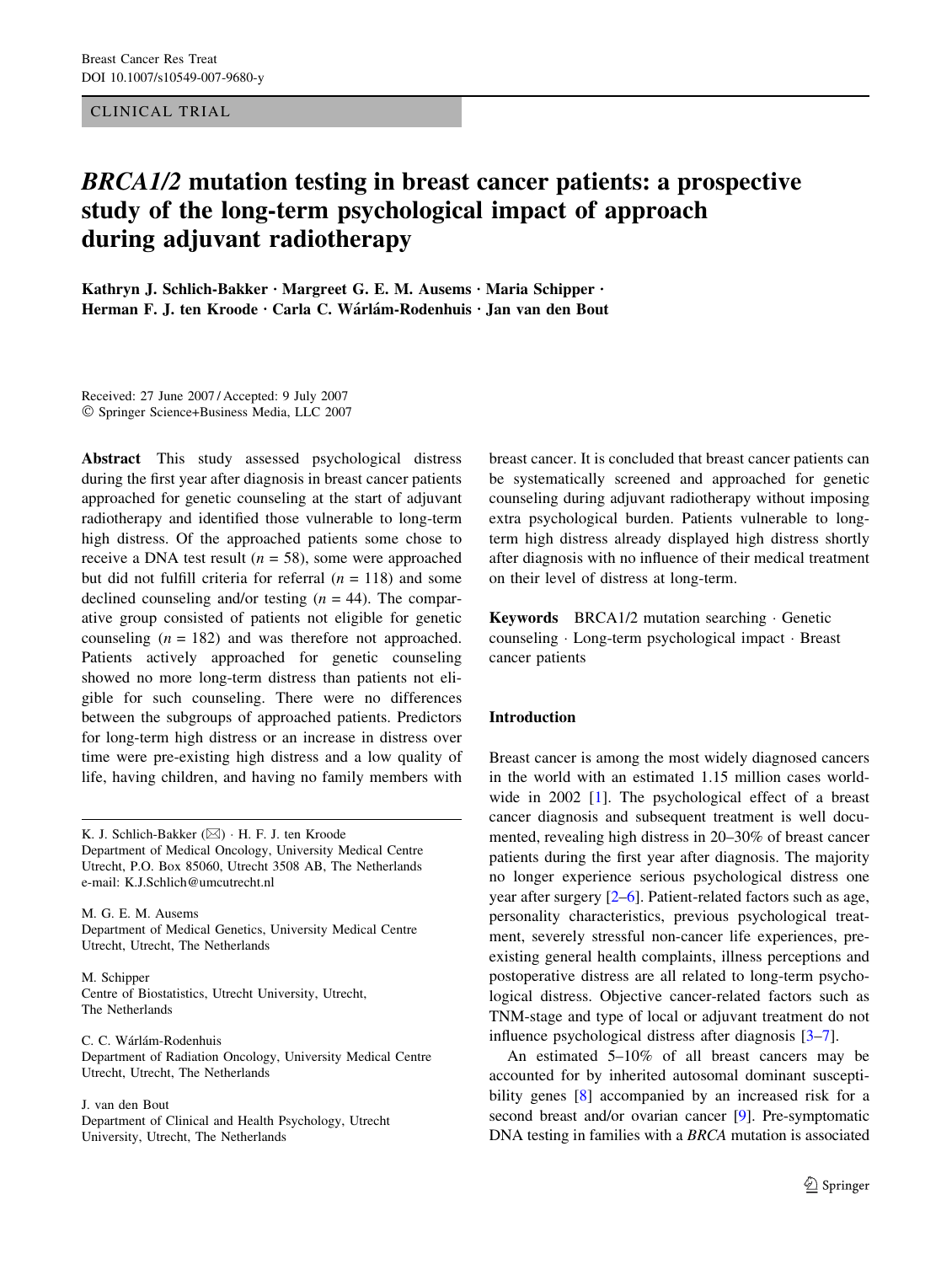with psychological benefits for non-carriers while, generally, no adverse psychological effects are observed amongst carriers [[10\]](#page-7-0). However, some characteristics of applicants vulnerable to high distress have been identified including: high pre-test distress, carrier status, complicated grief, more affected first-degree relatives, and strong emotional illness representations [[11,](#page-7-0) [12](#page-7-0)].

Among breast cancer patients diagnosed between 4 months and 32 years before undergoing genetic testing, those diagnosed within the year prior to testing were more anxious, reporting more breast-cancer-specific distress than those with more than one year between diagnosis and testing [[13\]](#page-7-0). Affected mutation carriers, especially recently diagnosed patients, showed a stronger decline in psychological well-being than unaffected mutation carriers two weeks after the DNA result [\[14](#page-7-0)]. This potential negative impact was also reported by Bonadona et al. [[15\]](#page-7-0).

A systematic active approach of recently diagnosed breast cancer patients for BRCA1/2 mutation screening increases patients' awareness of genetic issues and may positively influence the actual uptake for BRCA1/2 mutation searching. Consequently, breast cancer patients are included who might not have applied for genetic counseling on their own initiative and who might show less psychological resilience than the previously studied non-affected participants who applied on their own initiative [\[16](#page-7-0)]. The future role of genetic counseling and BRCA testing during the process of deciding on primary surgical treatment for breast cancer [[17–20\]](#page-7-0) implies the time between diagnosis and genetic counseling and testing will only become shorter. Breast cancer patients will be approached for genetic counseling during the most stressful period of treatment, i.e. immediately after diagnosis.

Earlier we reported on the short-term psychological responses of breast cancer patients to an active approach for genetic counseling seven weeks after surgical treatment, at the beginning of their adjuvant radiotherapy [\[21](#page-7-0)]. We found no increase in psychological distress shortly after such an approach. Nor was there a difference in the level or course of psychological distress between patients approached for genetic counseling and those not eligible and therefore not approached. However, of all approached breast cancer patients, 50% showed high distress after approach. Approached patients vulnerable to short-term high distress were younger, single, less optimistic, experienced little social support, used an avoiding coping style and displayed a lower quality of life and higher distress level before approach for genetic counseling. To the best of our knowledge no studies have reported on the long-term effects of such a pro-active approach in such an early stage of treatment.

The aim of this study was to gain insight into the course of psychological distress during the year following breast cancer diagnosis in: (1) patients who receive a DNA-test result, (2) patients who initially take part in genetic counseling but who do not fulfill criteria for further counseling, and (3) patients who decline genetic counseling and/or testing. A second aim was to identify breast cancer patients vulnerable to long-term high distress after being approached for genetic counseling shortly after diagnosis.

According to a retrospective study among breast cancer patients who received their carrier status some 2 months to 10 years after their cancer diagnosis, the majority believed there was already an emotional overload in coping with the diagnosis and treatment, and that offering DNA testing shortly after learning they had cancer would have added too much additional stress [\[22](#page-7-0)]. The majority of health professionals were of the same opinion [\[22](#page-7-0)]. This report gave us reason to expect a higher long-term psychological distress among recently diagnosed breast cancer patients approached for genetic counseling and BRCA testing compared to patients not approached for counseling. We expected the same factors to influence long-term levels of distress as identified for short-term distress (see above) [\[21](#page-7-0)]. Additionally, we expected highly distressed patients to have more relatives with breast cancer [[12,](#page-7-0) [23\]](#page-7-0).

### Patients and methods

### Participants

Participants were breast cancer patients referred to the University Medical Centre Utrecht for adjuvant radiotherapy between January 2002 and March 2004. Inclusion criteria were: a first diagnosis of breast cancer, age between 18 and 75 years, and fluent in the Dutch language.

### Procedure

The procedure used in our initial approach for genetic counseling has been described elsewhere [\[21](#page-7-0)]. Referred breast cancer patients were recruited for our psychological study prior to their first visit to the Department of Radiotherapy. During this first visit they were assessed for eligibility for genetic counseling using factors presumed predictive for hereditary breast cancer [[21\]](#page-7-0). If patients were positive for at least one factor, they were actively approached to have a family pedigree drawn up ( = initial approach). If this revealed at least one criterion for further genetic counseling patients were referred to the Department of Medical Genetics for further counseling and BRCA 1/2 mutation testing. The criteria were: (1) breast cancer in patient or relative <40 years of age, (2) two or more relatives with breast cancer, (3) multifocal, multicentric or bilateral breast cancer in patient or relative with the first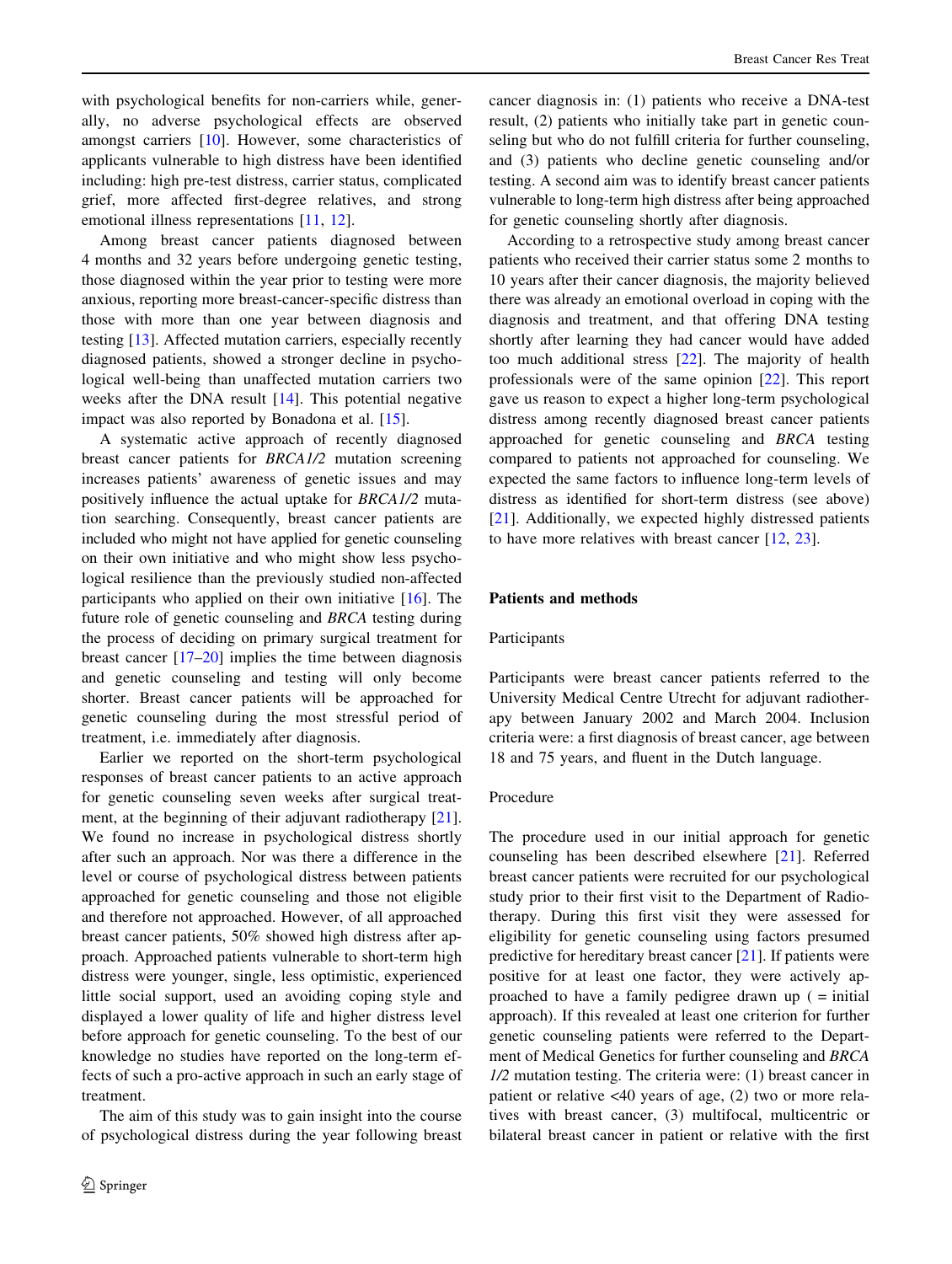<span id="page-2-0"></span>breast cancer diagnosed <50 years of age, (4) ovarian cancer in patient or relative, and (5) a male relative with breast cancer.

Patients completed questionnaires one week prior to approach for genetic counseling (T0), four weeks after initial approach (T1), three weeks after pedigree compilation (T2), three weeks after the first visit to the Department of Medical Genetics (T3), and three weeks after receiving DNA test results (T4) (Fig. 1). Questionnaires were returned by mail. All participants completed T0 and T1. Where the comparative group completed all five questionnaires, those approached for counseling only completed three questionnaires in total. The timing of the third questionnaire depended on when a patient left the genetic counseling protocol, either due to ineligibility for further counseling, after declining further counseling or after

Fig. 1 Study flow scheme

receiving a DNA test result. This study was approved by the Medical Ethics Committee of the University Medical Centre Utrecht.

### Measures

At baseline (T0) participants provided demographics (age, marital status, number of children, educational level and employment), information on family cases of breast cancer and on their involvement with cancer in relatives. The treating physician registered medical history including time since surgery, type of surgery (mastectomy vs. lumpectomy), extent of adjuvant therapy and TNM stage.

Participants completed the following psychological characteristics:

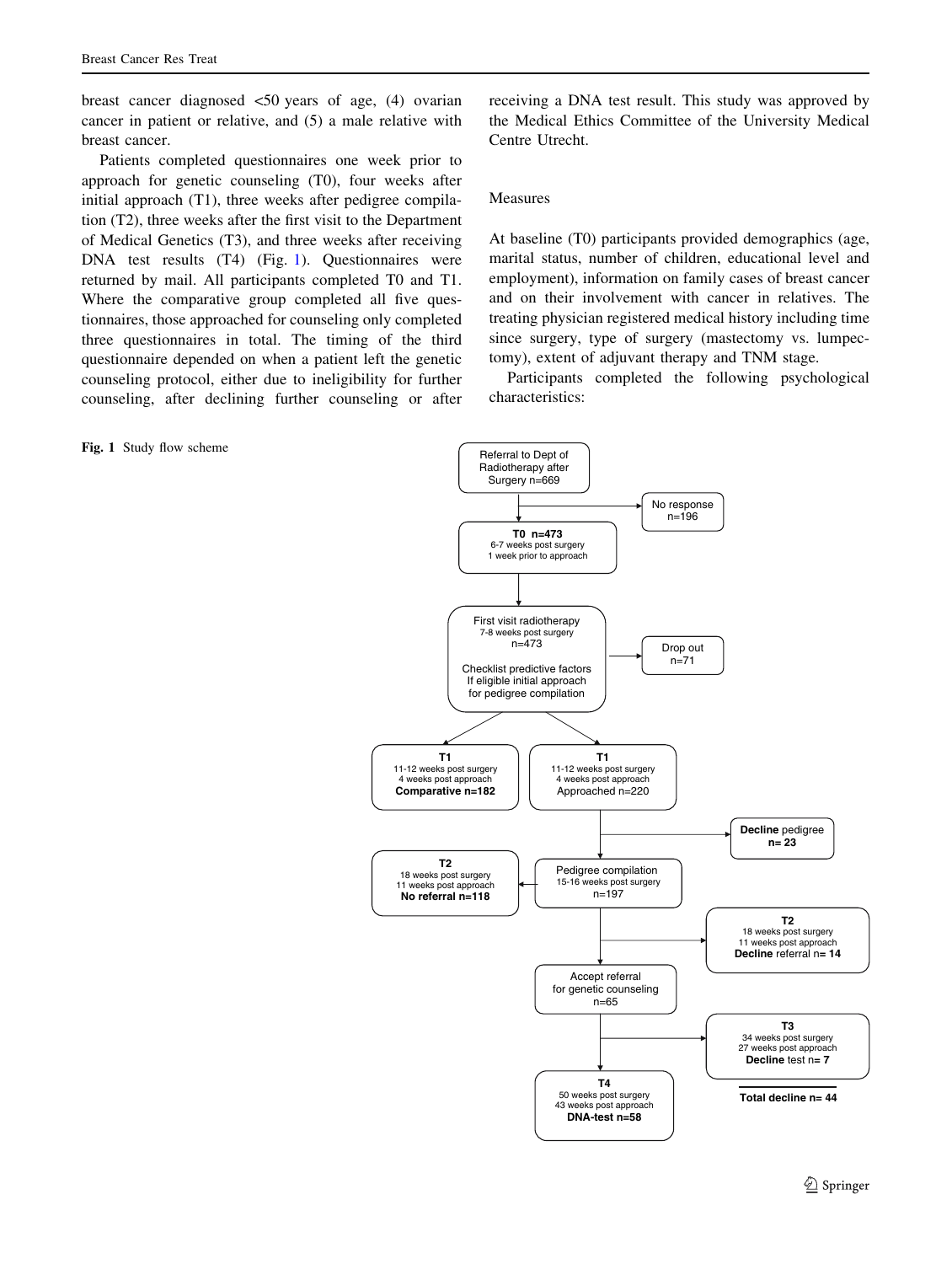- Utrecht Coping List (UCL)  $[24]$  $[24]$ , a 15-item coping strategy scale evaluating active coping, social support seeking, avoidance and palliative reactions on a fourpoint frequency scale from 'almost never' to 'nearly always' (Cronbach's alpha was 0.67–0.84 in a random selection of Dutch cancer patients).
- The Optimism part of the Self-Assessment Questionnaire-Nijmegen (SAQ-N) [[25](#page-7-0), [26](#page-7-0)], an 8-item scale measuring the level of optimistic outlook on life on a four-point frequency scale ranging from 'almost never' to 'nearly always'.
- The Quality of Life part of the EORTC-QLQ [[27\]](#page-7-0), a 2 item subscale measuring general quality of life in cancer patients on a seven-point Likert scale.
- A self-designed single item on social support, scoring whether patients have someone to share personal problems and feelings with ('no', 'yes, with one person', and 'yes, with more than one person').

At each measurement (T0 through T4) participants completed the following two outcome measures:

- Hospital Anxiety and Depression Scale (HADS) [\[28](#page-7-0)], a 14-item scale measuring anxiety and depression (7 items each) with a total score ranging from 0 to 42. A total score >13 is considered indicative of adjustment disorder [\[29](#page-7-0)].
- Impact of Event Scale (IES) [\[30](#page-7-0)], a 15-item scale measuring intrusion (7 items) and avoidance (8 items) geared towards breast cancer as the distressing event. A total score  $\geq 26$  is considered indicative of clinical adaptation difficulties [[31,](#page-7-0) [32](#page-7-0)].

To identify vulnerable patients, the total HADS and IES scores at each measurement were dichotomized using the cut-off scores for high psychological distress (HADS > 13,  $IES \ge 26$ ). The development of both measures was identified for each patient, yielding four patterns: (1) patients scoring under the cut-off at baseline and at the last measurement (low group), (2) patients scoring under the cut-off at baseline and above the cut-off at the last measurement (increasing group), (3) patients scoring above the cut-off at baseline but drop below at the last measurement (decrease group), and (4) patients scoring above the cut-off at baseline and at the last measurement (high group). The high and increase groups were considered vulnerable.

# Statistical analysis

Using mixed models in the statistical program R (version 2.1.0.) accounting for the multiple measurement of each individual patient and correcting for differences in medical history, we analyzed courses of psychological distress and whether distress depends on approach for genetic counseling

and/or participation in DNA testing. Based on dichotomized baseline scores for psychological distress, the two low baseline groups and the two high baseline groups were compared on demographic characteristics, medical history and psychological measures with non-parametric tests using the Statistical Package for Social Sciences (SPSS 12.0). Differences in univariate variables were analyzed using the  $\chi^2$ -test on nominal variables and the Mann–Whitney test on continuous variables. To identify predictors for long-term high psychological distress, these variables were entered into a binary logistic regression model using a forward, stepwise, procedure model building strategy (Nagelkerke's  $R^2$ ).

# Results

Characteristics of the study groups

Of the 669 breast cancer patients recruited for this psychological study 473 (71%) returned the baseline questionnaire. Of the 473, 402 (85%) patients completed at least two measurements and were included in the study; 348 (74%) patients completed all measurements. Figure [1](#page-2-0) shows participant details divided into four groups. Fiftyeight patients received a DNA test result (DNA test group), while the pedigree analyses showed 118 patients did not meet criteria for further counseling (No referral group). Patients who declined genetic counseling at any time were grouped into the Decline group ( $n = 44$ ). One hundred and eighty-two patients were not eligible for genetic counseling and were therefore not approached (Comparative group). Differences between the total group approached and the comparative group have been described elsewhere [\[21](#page-7-0)]. Table [1](#page-4-0) gives the demographic characteristics and medical history of the four groups.

Level and course of psychological distress

The four groups did not differ in level or course of general anxiety and depression or breast-cancer-specific distress. Nor did they differ in the percentage of patients scoring above the cut-off scores for high anxiety and depression or severe adaptation difficulties. Originally the model was corrected for differences in medical history between the four groups. However, no effect was identified proving a simplified model as sufficient for the investigation of the level and course of distress over time. The course of psychological distress in all four groups fits a curvi-linear model, decreasing after the initial approach up to week 27, followed by a small increase up to week 43 (Figs. [2](#page-5-0) and [3\)](#page-5-0). The models that best fit the course of distress were: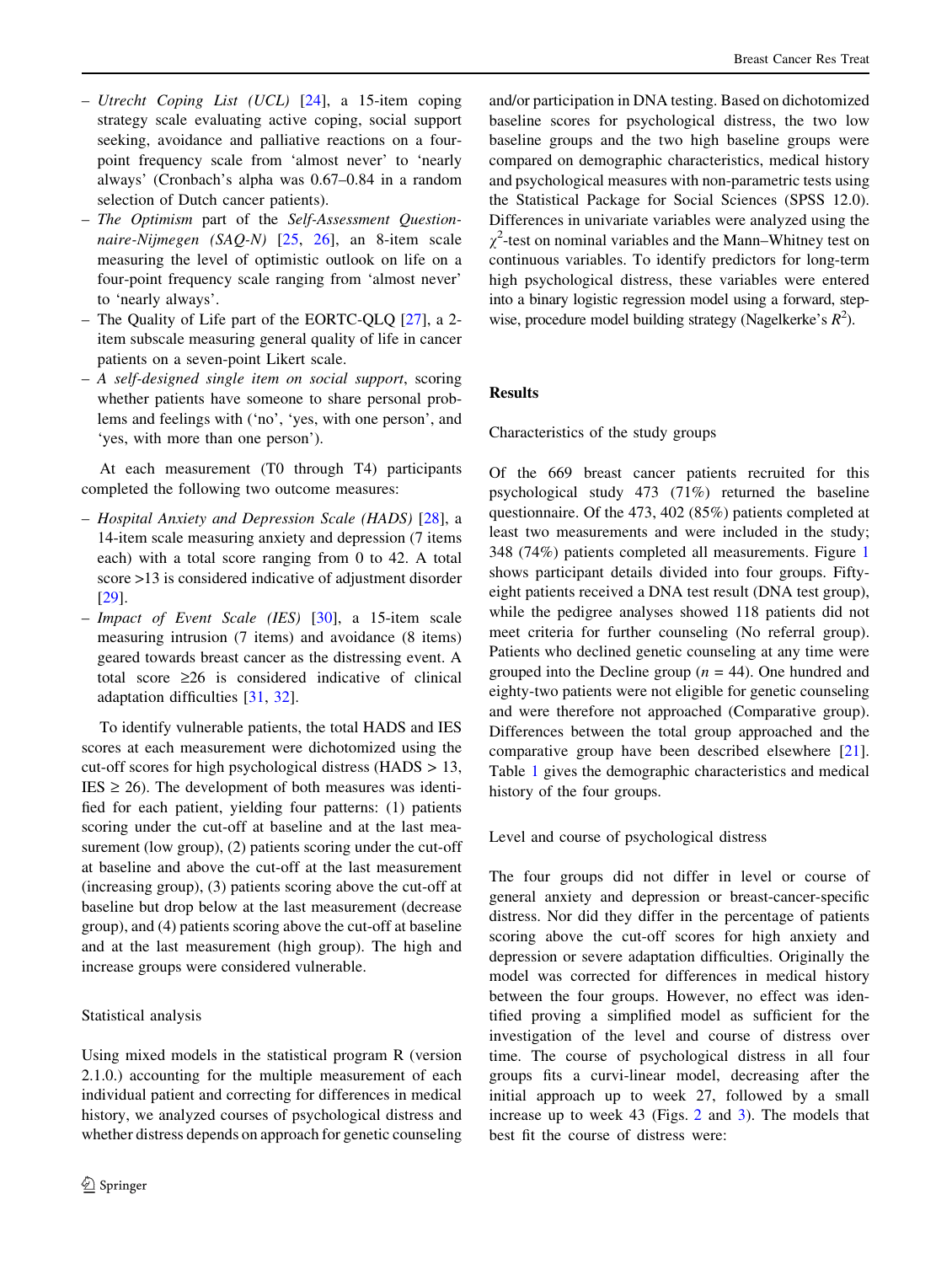|                                     | $DNA-test(1)$<br>$(n = 58)$ | No referral (2)<br>$(n = 118)$ | Decline $(3)$<br>$(n = 44)$ | Comparative<br>$(4)$ $(n = 182)$ | $\chi^2$ | $\boldsymbol{p}$     | Sign.<br>differences      |
|-------------------------------------|-----------------------------|--------------------------------|-----------------------------|----------------------------------|----------|----------------------|---------------------------|
| Demographics                        |                             |                                |                             |                                  |          |                      |                           |
| Age, mean (range)                   | $45(24 - 70)$               | $55(41-74)$                    | 49 (28-72)                  | $57(40-74)$                      | 54.672   | $0.000*$             | $1-2, 1-4,$<br>$3-2, 3-4$ |
| With partner $(\%)$                 | 80.7                        | 76.1                           | 81.8                        | 74.2                             | 1.655    | 0.648                |                           |
| With children $(\% )$               | 86.2                        | 82.9                           | 70.5                        | 82.3                             | 4.359    | 0.222                |                           |
| Education $\geq$ high school (%)    | 49.1                        | 41.0                           | 59.1                        | 29.7                             | 16.706   | $0.001*$             | $3 - 4$                   |
| Employed at diagnosis $(\%)$        | 73.7                        | 58.1                           | 59.1                        | 44.5                             | 16.920   | $0.001*$             | $1 - 4$                   |
| Medical history                     |                             |                                |                             |                                  |          |                      |                           |
| Days post operation, mean (range)   | 58.4 (21-201)               | $55(19-153)$                   | $48(13-141)$                | $56(9-182)$                      | 2.068    | 0.558                |                           |
| Mastectomy $(\%)$                   | 27.6                        | 15.4                           | 20.5                        | 19.6                             | 9.668    | $0.020*$             | $1 - 4$                   |
| Adjuvant treatment                  |                             |                                |                             |                                  |          |                      |                           |
| None $(\%)$                         | 46.6                        | 57.3                           | 45.5                        | 70.3                             | 16.779   | $0.001*$             | $4-1, 4-3$                |
| Chemo prior to RT $(\%)$            | 13.8                        | 6.8                            | 18.2                        | 4.4                              | 11.487   | $0.007*$             | $4 - 3$                   |
| Chemo after RT $(\%)$               | 12.1                        | 10.3                           | 9.1                         | 3.8                              | 7.374    | 0.054                |                           |
| Hormone $(\% )$                     | 27.6                        | 25.6                           | 27.3                        | 21.4                             | 1.639    | 0.656                |                           |
| pN stage                            |                             |                                |                             |                                  |          |                      |                           |
| $\boldsymbol{0}$                    | 43.1                        | 56.9                           | 53.5                        | 65.3                             | 9.564    | $0.022$ <sup>*</sup> | $1 - 4$                   |
| $\mathbf{1}$                        | 50.0                        | 40.5                           | 44.2                        | 33.5                             | 5.779    | 0.123                |                           |
| $\mathfrak{2}$                      | 5.2                         | 0.9                            | 2.3                         | $\overline{\phantom{0}}$         | 8.254    | $0.009$ <sup>*</sup> | $1 - 4$                   |
| 3                                   | 1.7                         | 1.7                            | -                           | 1.1                              | 0.942    | 0.921                |                           |
| Family history bc                   |                             |                                |                             |                                  |          |                      |                           |
| None $(\%)$                         | 38.6                        | 21.6                           | 30.2                        | 92.3                             | 193.161  | $0.000*$             | $4-1, 4-2, 4-3$           |
| Only FDR bc $(\%)$                  | 21.1                        | 22.4                           | 27.9                        | 1.1                              | 52.643   | $0.000*$             | $4-1, 4-2, 4-3$           |
| Only SDR bc $(\%)$                  | 24.6                        | 42.2                           | 37.2                        | 6.0                              | 63.727   | $0.000*$             | $4-1, 4-2, 4-3$           |
| $FDR + SDR (\%)$                    | 15.8                        | 13.8                           | 4.7                         | 0.5                              | 29.947   | $0.000*$             | $4-1, 4-2$                |
| Involvement cancer in family $(\%)$ | 33.9                        | 37.6                           | 25.0                        | 28.5                             | 3.727    | 0.291                |                           |

<span id="page-4-0"></span>Table 1 Demographic and medical characteristics of breast cancer patients who received a DNA-test result, patients who were not eligible for further counseling, patients who declined genetic counseling, and the comparative group

\* Significant difference  $p < 0.05$ ; RT = radiotherapy, FDR = first degree relative, SDR = second degree relative, bc = breast cancer, employed = employed outside the home upon diagnosis, pN stage = pathologic regional lymph node stage according to the UICC TNM classification of malignant tumors, fifth edition

9.3314 –0.1251  $*$  time + 0.0027  $*$  time<sup>2</sup> for anxiety and depression (C.I. time  $-0.1745$  to  $-0.0757$ ,  $p = 0.000$  and C.I. time<sup>2</sup> 0.0015–0.0038,  $p = 0.000$ ) and

 $25.6297 - 0.3457 * time + 0.0067 * time<sup>2</sup> for breast$ cancer-specific distress (C.I. time –0.4443 to –0.2471,  $p = 0.000$  and C.I. time<sup>2</sup> 0.0044–0.0090,  $p = 0.000$ ).

Predictors for pattern of psychological distress

#### Anxiety and depression (HADS)

Total baseline scores of anxiety and depression show a Pearson correlation of 0.72 with total scores on the last measurement. A pattern of anxiety and depression was obtained for 215 of the 220 approached patients. The four patterns did not differ on demographic characteristics or medical history. Compared to the HADS low group, the HADS increase group had a more avoiding coping style  $(Z = -2.718, p = 0.006)$  and reported lower quality of life ( $Z = -3.056$ ,  $p = 0.002$ ), more anxiety and depression  $(Z = -4.231, p = 0.000)$  and more breast-cancer-specific distress ( $Z = -2.777$ ,  $p = 0.005$ ) at baseline. The baseline level of anxiety and depression was the only predictor for an increase in anxiety and depression at the last measurement (O.R. 1.416, C.I. 1.180–1.700, Table [2](#page-6-0)).

At baseline the HADS high group was less optimistic  $(Z = -2.150, p = 0.031)$ , experienced a lower quality of life ( $Z = -3.272$ ,  $p = 0.001$ ) and reported more anxiety and depression  $(Z = -2.710, p = 0.006)$  than the HADS decrease group. A high pattern of anxiety and depression was best predicted by lower perceived quality of life at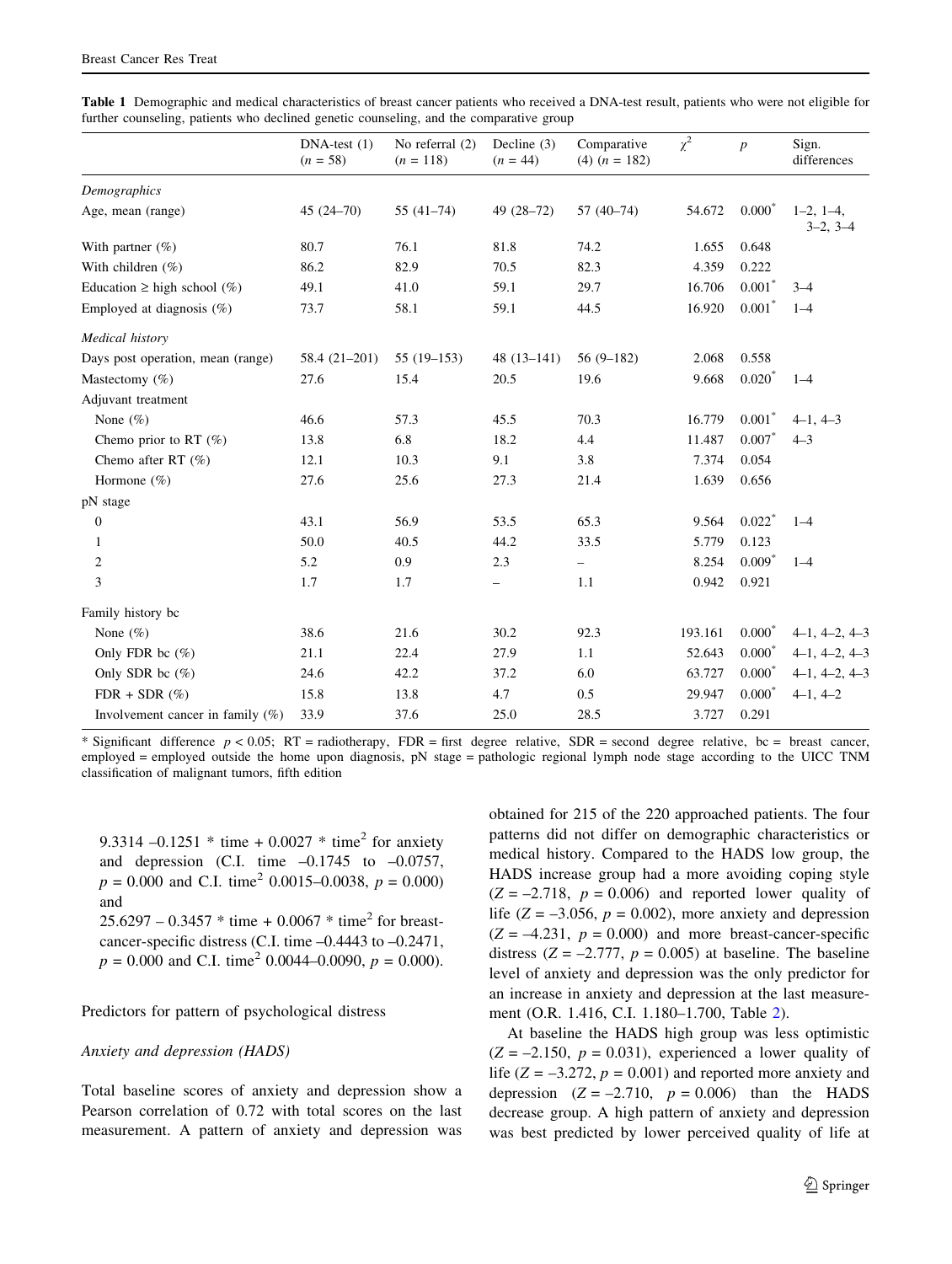<span id="page-5-0"></span>

Fig. 2 Fitted model for the course of the total HADS score measured one week prior to approach and 4, 11, 27 and approximately 43 weeks after approach for genetic counseling



Fig. 3 Fitted model for the course of the total IES score measured 1 week prior to approach and 4, 11, 27 and approximately 43 weeks after approach for genetic counseling

baseline (O.R. 0.912, C.I. 1.180–1.700) and having children (O.R. 0.125, C.I. 0.018–0.863, Table [2](#page-6-0)).

### Breast-cancer-specific distress (IES)

Total baseline scores and last scores on breast-cancer-specific distress showed a Pearson correlation of 0.56. A pattern for breast-cancer-specific distress was obtained for 214 approached patients. There were no differences between the four patterns on demographics or medical history. Compared to the IES low group, the IES increase group demonstrated a more avoiding coping style  $(Z = -2.011$ ,  $p = 0.044$ ) and a higher anxiety and depression ( $Z = -2.063$ ,  $p = 0.038$ ) and breast-cancer-specific distress (Z = -3.130,  $p = 0.001$ ) at baseline. An increase in breast-cancer-specific distress was predicted by the level of breast-cancer-specific distress at baseline (O.R. 1.181, C.I. 1.034–1.348, Table [2](#page-6-0)).

The IES high group reported more anxiety and depression  $(Z = -3.400, p = 0.001)$  and breast-cancer-specific distress  $(Z = -2.562, p = 0.010)$  at baseline than the IES decrease group. In addition, the IES high group more often had no breast cancer in the family ( $\chi^2$  = 7.607,  $p$  = 0.009) and less often only second-degree relatives with breast cancer  $(\chi^2 = 9.836, p = 0.003)$ . A high pattern of breast-cancerspecific distress was predicted firstly by high anxiety and depression at baseline (O.R. 1.222, C.I. 1.096–1.363), followed by having no family members with breast cancer, rather than only second-degree affected relatives (O.R. 2.680, C.I. 0.462–15.548) or both first- and second-degree relatives (O.R. 0.773, C.I. 0.167–3.588) (Table [2](#page-6-0)).

### Discussion

Contrary to our expectations there was no adverse effect from actively approaching recently diagnosed breast cancer patients for genetic counseling or from their participation in counseling and DNA testing during primary treatment. Long-term psychological distress scales showed no differences in either of our groups' level or course of psychological distress during the year following diagnosis. The hesitance of health professionals to approach breast cancer patients for genetic testing during primary treatment [\[22](#page-7-0)] thus seems unwarranted, even though recently diagnosed patients experience more distress during genetic counseling and testing than patients diagnosed earlier [\[13](#page-7-0)]. Perhaps the possibly hereditary nature of their cancer is not as distressing as the diagnosis of breast cancer itself [\[33](#page-7-0)].

The possibility of a ceiling effect in distress after diagnosis is not a valid explanation for the absence of adverse effect since there was an increase in distress among a subgroup of patients. This subgroup consisted mainly of patients who reported higher levels of distress prior to approach and included patients not referred for further counseling, patients who declined counseling at some point and some who received a DNA test result.

The curvi-linear course of psychological distress in all groups may relate to primary treatment for breast cancer combined with decreasing distress simply due to passing of time [[31\]](#page-7-0). Highest distress was noted close to diagnosis and surgery, decreasing during adjuvant treatment and reaching the lowest point at the end of radiation therapy. Anticipation of the annual mammogram and fear of a possible recurrence or second breast cancer may account for the small increase towards the end of the first year after diagnosis [[34\]](#page-7-0).

Considering earlier findings among breast cancer patients, the present study supports psychological distress at baseline as main predictor for later distress [\[5](#page-7-0), [6](#page-7-0)] and the absence of influence of breast cancer medical treatment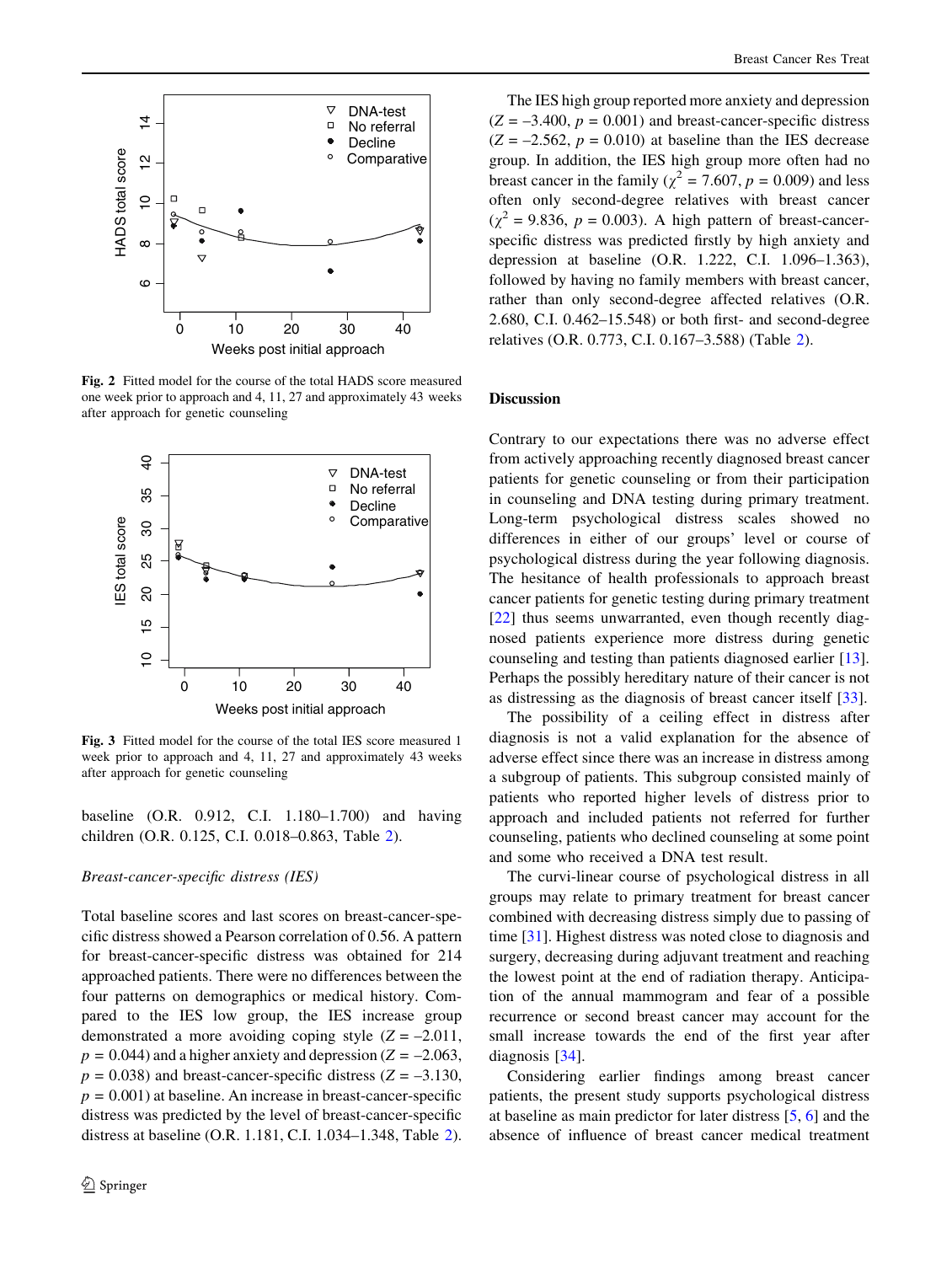<span id="page-6-0"></span>

| <b>Table 2</b> Significant predictors<br>for long-term high<br>psychological distress: forward<br>stepwise binary logistic<br>regression model<br>$QL = Quality of life,$<br>$FDR = first degree relative,$<br>$SDR = second degree relative,$ |                                | $\chi^2$ | $\boldsymbol{P}$ | $R^2$ | Increase $R^2$ |  |  |  |  |
|------------------------------------------------------------------------------------------------------------------------------------------------------------------------------------------------------------------------------------------------|--------------------------------|----------|------------------|-------|----------------|--|--|--|--|
|                                                                                                                                                                                                                                                | $N = 215$                      |          |                  |       |                |  |  |  |  |
|                                                                                                                                                                                                                                                | HADS low $n = 134$ (62.3%)     |          |                  |       |                |  |  |  |  |
|                                                                                                                                                                                                                                                | HADS increase $n = 24$ (11.2%) |          |                  |       |                |  |  |  |  |
|                                                                                                                                                                                                                                                | Step 1 High HADS baseline      | 18.292   | 0.000            | 0.215 |                |  |  |  |  |
|                                                                                                                                                                                                                                                | HADS decrease $n = 24$ (11.2%) |          |                  |       |                |  |  |  |  |
|                                                                                                                                                                                                                                                | HADS high $n = 33$ (15.3%)     |          |                  |       |                |  |  |  |  |
|                                                                                                                                                                                                                                                | Step 1 Low QL baseline         | 11.891   | 0.001            | 0.291 |                |  |  |  |  |
|                                                                                                                                                                                                                                                | Step 2 Having children         | 5.065    | 0.024            | 0.395 | 0.104          |  |  |  |  |
|                                                                                                                                                                                                                                                | $N = 214$                      |          |                  |       |                |  |  |  |  |
|                                                                                                                                                                                                                                                | IES low $n = 87$ (40.7%)       |          |                  |       |                |  |  |  |  |
|                                                                                                                                                                                                                                                | IES increase $n = 12$ (5.6%)   |          |                  |       |                |  |  |  |  |
|                                                                                                                                                                                                                                                | Step 1 High IES baseline       | 8.422    | 0.004            | 0.183 |                |  |  |  |  |
|                                                                                                                                                                                                                                                | IES decrease $n = 35$ (16.4%)  |          |                  |       |                |  |  |  |  |
|                                                                                                                                                                                                                                                | IES high $n = 80$ (37.4%)      |          |                  |       |                |  |  |  |  |
|                                                                                                                                                                                                                                                | Step 1 High HADS baseline      | 18.745   | 0.000            | 0.242 |                |  |  |  |  |
|                                                                                                                                                                                                                                                | Step 2 No family history be    | 10.940   | 0.012            | 0.364 | 0.122          |  |  |  |  |
|                                                                                                                                                                                                                                                | Only FDR                       |          | 0.339            |       |                |  |  |  |  |
|                                                                                                                                                                                                                                                | Only SDR                       |          | 0.006            |       |                |  |  |  |  |
|                                                                                                                                                                                                                                                | $FDR + SDR$                    |          | 0.057            |       |                |  |  |  |  |
| $bc = breast cancer$                                                                                                                                                                                                                           |                                |          |                  |       |                |  |  |  |  |

[\[3](#page-7-0), [4,](#page-7-0) [6](#page-7-0), [7\]](#page-7-0), including approach for genetic counseling. However, our study does not confirm age, marital status and level of optimism as relevant for long-term distress [\[4](#page-7-0), [7](#page-7-0), [21\]](#page-7-0).

Of the short-term psychological distress predictors [\[21](#page-7-0)], only the reported quality of life prior to approach continued to play a role in the prediction of long-term distress. We identified new factors such as having children or having no relatives with breast cancer. The role of having children in long-term psychological distress is consistent with other findings [\[20](#page-7-0)]. It is possible that during primary treatment patients are overwhelmed by distress of their diagnosis and that only after completing primary treatment do they begin to worry about the implications for their children thus making this a more important and longer-term cause of distress.

The finding that patients with high baseline distress and no relatives with breast cancer are more likely to remain highly distressed does not confirm findings by Van Oostrom et al. [[12\]](#page-7-0) among healthy applicants from families with known *BRCA1/2* mutations. Besides negative experiences of breast cancer in the family (e.g. extensive treatment or loss of a family member), positive experiences during course of treatment may occur yielding positive effects on psychological distress. The subgroup of patients with high baseline distress and no relatives with breast cancer lack these experiences and therefore this potentially positive effect.

In summary, our study suggests that breast cancer patients can be approached for genetic counseling at the beginning of adjuvant radiotherapy and undergo genetic testing without adding an extra psychological burden. It should be noted that our findings pertain solely to the affected proband. We did not study effects of diagnosis and consecutive genetic testing on family members. Nor did we describe in the current write up the effects on the partners of newly diagnosed patients. Additionally, although patients were approached shortly after diagnosis, genetic counseling and testing took approximately six months to complete. Receiving a DNA result within three to six weeks, as in true rapid testing, may affect the level and course of patients' distress differently. Another limitation was the absence of a true experimental design since the comparative group comprises patients ineligible for genetic counseling and thus not approached.

Based on the present results, clinicians should preferably have knowledge of patients' psychological distress and their perceived quality of life before approaching them for genetic counseling in order to provide adequate support if needed. Assessment should preferably take place using standardized questionnaires, so results can be easily compared to norms. Family history of breast cancer and whether a patient has children should also be noted.

Early detection of BRCA1/2 mutations is playing an increasing role in decisions about surgical treatment [\[16](#page-7-0), [19](#page-7-0)]. Patients suspected of hereditary breast cancer who have not reached a decision about definite local treatment may benefit from immediate genetic referral [\[17](#page-7-0)]. We have shown that systematic screening with an active approach